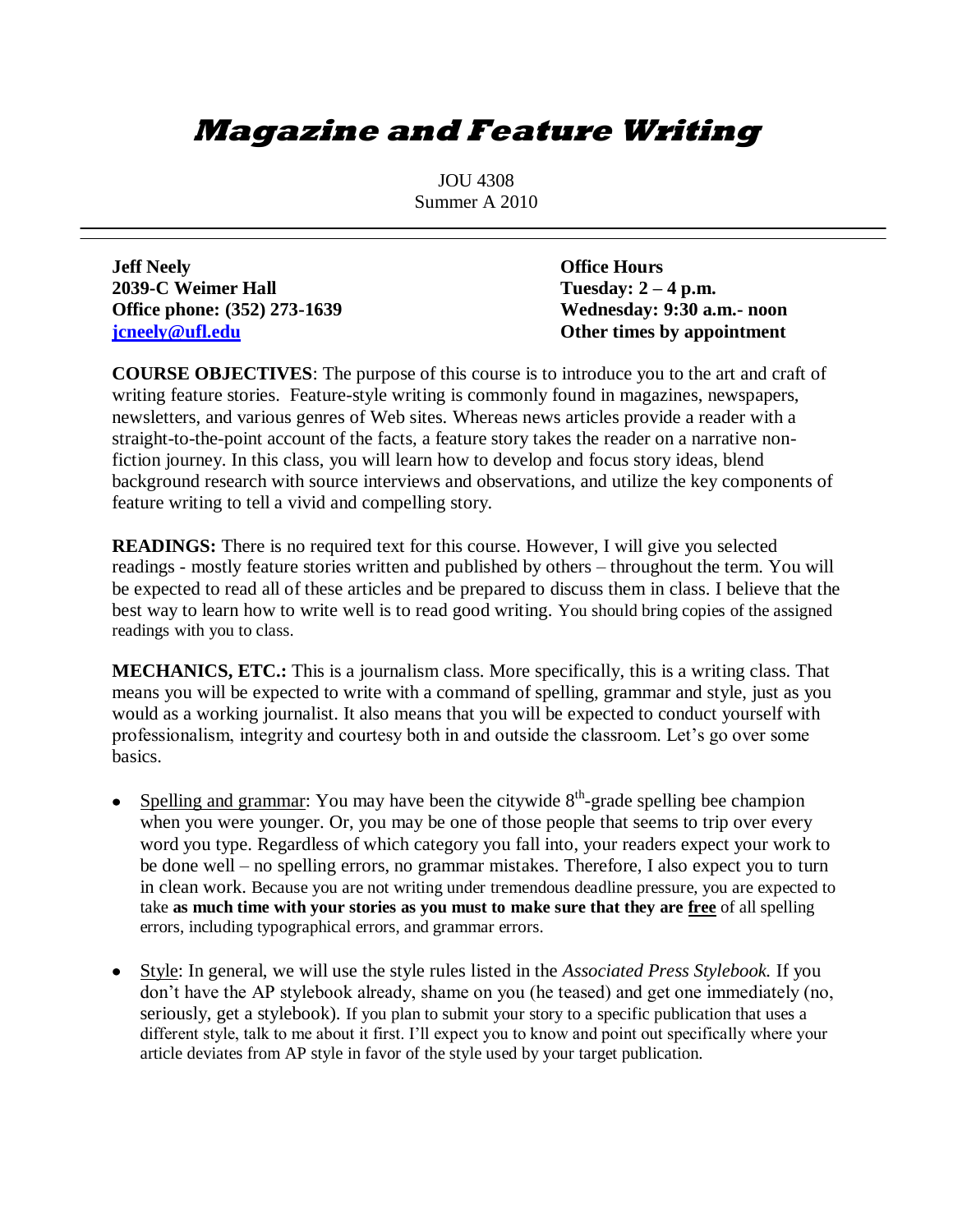- Accuracy: While the literary nature of feature writing provides you with a certain degree of freedom to tell a story with perspective and point of view, it is still non-fiction. It is still journalism and it is still expected to be accurate. Get your facts right. Minor factual errors (of which I am the judge) will drop your grade for that story at least half a letter. Major factual errors will result in automatic failure for that feature. If you are unclear on any of this, come see me.
- Deadlines: Your stories are due at the beginning of class on the day that they are due. You must turn in a hard copy of your article. No e-mail submissions will be accepted. Again, you are not writing under heavy deadline pressure, so you should have plenty of time to write your story and print it out. If you wait until an hour before class to print out your story and your printer breaks, and you don't have time to go to the computer lab to print it out, then I'm very sorry, you're out of luck. If you think you are going to miss a deadline, no matter what the reason, discuss it with me at least 24 hours before the day it is due. When you come by, call or email about missing a deadline, you should know when you expect to be able to turn the story in. In some cases (and these are the exception, not the rule), I may agree to let you turn in a story late. If I have not agreed to an extension **before the original deadline**, your grade will drop **five percentage points per class period** until the story is turned in. Unless I have agreed to a later deadline, stories that are more than two weeks late will receive an automatic E. Generally speaking, you should not expect me to extend your deadline more than one week, and only then under legitimately exceptional circumstances. If you turn in a story after the agreed-upon extended deadline, it will be graded as late.
- Plagiarism and Academic Honesty: **IF YOU PLAGIARIZE ANY ASSIGNMENT IN THIS CLASS, YOU WILL FAIL THE CLASS.** Journalists make their living on credibility. They fulfill a special role in society to provide the public with information about the world around them. There is no greater offense for a journalist than STEALING someone else's work and lying to his readers. You wouldn't want someone to take credit for all the hard work you did, so don't do it to someone else. Again, if you plagiarize you will fail the class – not the assignment, but the entire class. For more information about what constitutes plagiarism, you can go to this Web site created by Prof. Mindy McAdams:<http://www.macloo.com/cheat/general.htm>. I should note here that plagiarism also includes **self-plagiarism. Do not turn any work that you have previously turned in for another class, or that has already been published elsewhere.** You are expected to do original work for this course. If you are interested in doing an assignment on a topic that you have covered before, it is possible that this will be acceptable if you speak with me beforehand and get permission in advance. I will report any incidents of plagiarism to the Office of Student Judicial Affairs as academic dishonesty.

In accordance with UF policy, I'm also including in this syllabus the definitions of the types of academic dishonesty that seem most likely to be potential problems for students in this class. If you are unclear on any of these definitions or uncertain if something you are doing or plan to do falls under one of these categories, ASK ME.

## *From the Office of Student Judicial Affairs website: http://www.dso.ufl.edu/Academichonestyfaculty.html*

**Plagiarism**. The attempt to represent the work of another as the product of one's own thought, whether the other's work is published or unpublished, or simply the work of a fellow student. Plagiarism includes, but is not limited to, quoting oral or written materials without citation on an exam, term paper, homework, or other written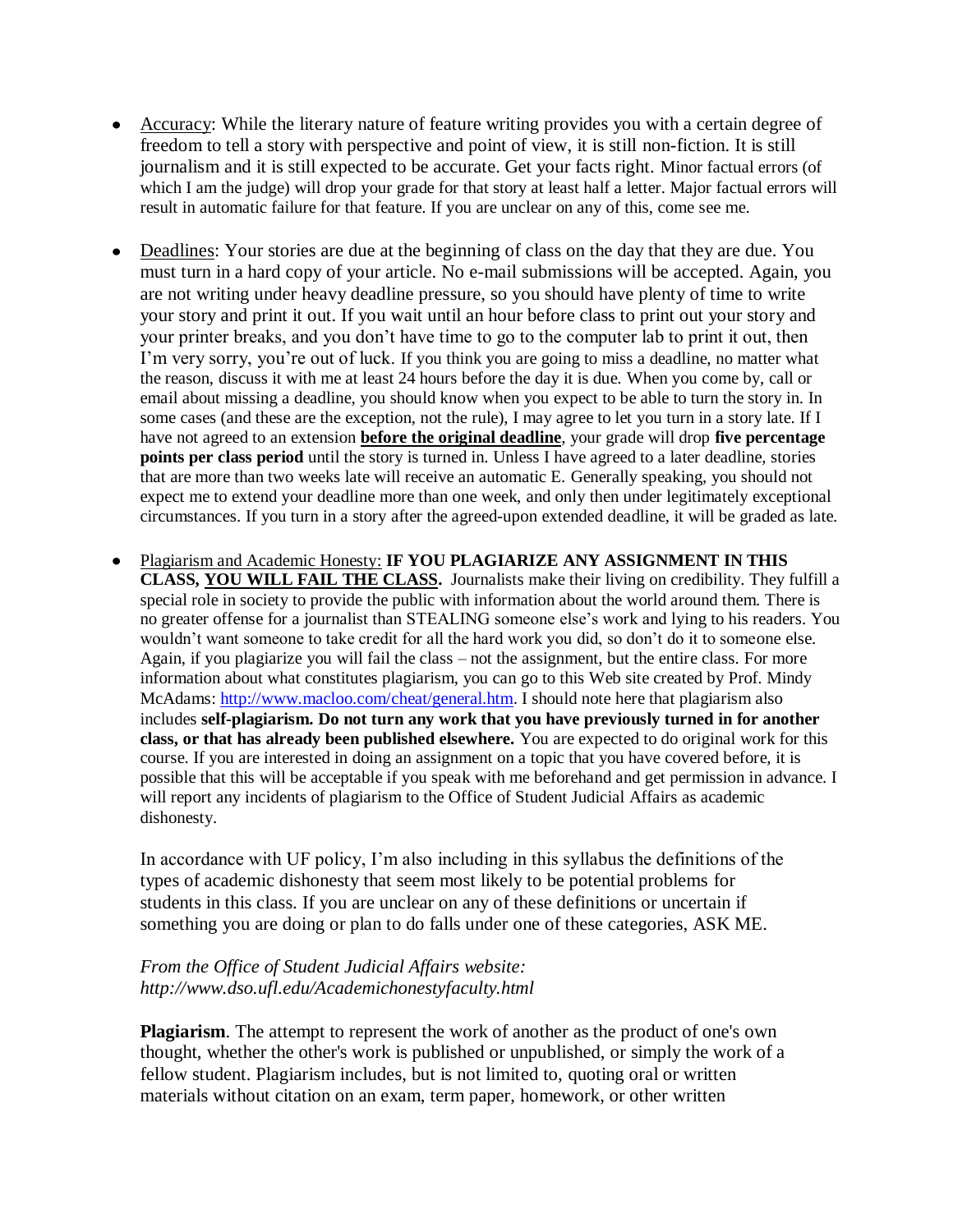materials or oral presentations for an academic requirement; submitting a paper which was purchased from a term paper service as your own work; submitting anyone else's paper as your own work.

**Misrepresentation**. Any act or omission with intent to deceive a teacher for academic advantage. Misrepresentation includes using computer programs generated by another and handing it in as your own work unless expressly allowed by the teacher; lying to a teacher to increase your grade; lying or misrepresenting facts when confronted with an allegation of academic honesty.

**Fabrication**. The use of invented or fabricated information, or the falsification of research or other findings with the intent to deceive for academic or professional advantage.

• Accommodations for students with disabilities: Students requesting classroom accommodation must first register with the Dean of Students Office. The Dean of Students Office will provide documentation to the student, who then must provide this documentation to the instructor when requesting accommodation.

## **GRADING:**

 $\mathbf{r}$ 

| Feature Story 1                         |     |
|-----------------------------------------|-----|
| <i><u><b>Outline</b></u></i>            | 5%  |
| First draft                             | 10% |
| Final draft<br>$\sim$                   | 15% |
| <b>Total:</b>                           | 30% |
| <b>Feature Story 2</b>                  |     |
| <i><u><b>Outline</b></u></i>            | 5%  |
| First draft<br>$\overline{\phantom{a}}$ | 10% |
| Final draft<br>$\blacksquare$           | 20% |
| <b>Total</b>                            | 35% |
| First-person story                      | 9%  |
| Peer critiques (2)                      | 8%  |
| Other in-class exercises                | 8%  |
| Class participation                     | 10% |
|                                         |     |

**Overall Grade Scale (**It is unlikely that the grades will be curved.)

| $A = 90\% +$           |                             |
|------------------------|-----------------------------|
| $B = 80 - 87\%$        | $B = 87.1\% - 89.9\%$       |
| $C = 70-77\%$          | $C_{\pm} = 77.1\% - 79.9\%$ |
| $D = 60-67\%$          | $D_{+}=67.1\% - 69.9\%$     |
| $E = 59.9\%$ or lower. |                             |

**Extra Credit:** Bring in examples of great work you've read. If it's available in electronic form and you can email it to me, even better. Make sure you include a brief statement (roughly a page double-spaced) as to what element of great feature writing your example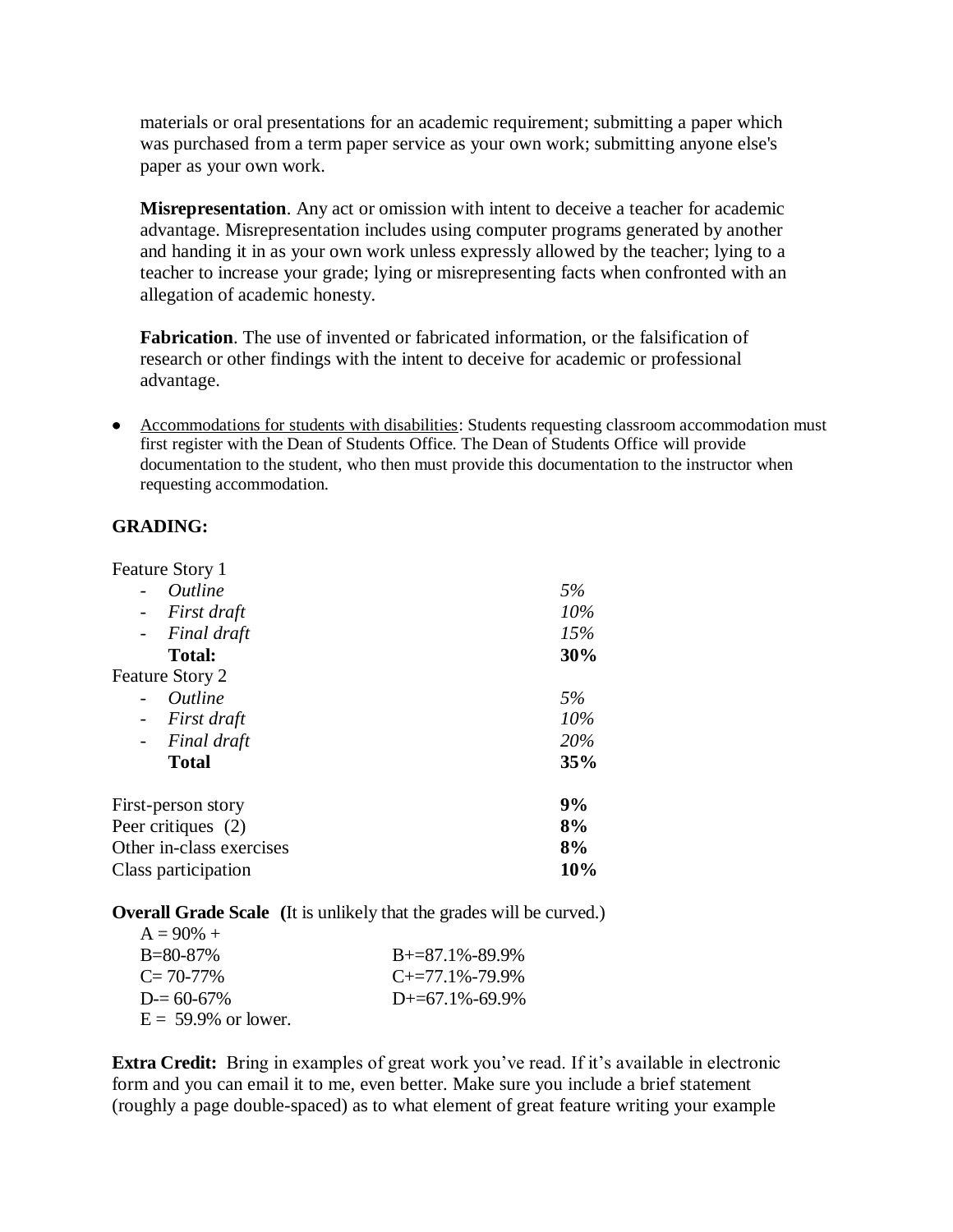represents and why you think it's a good story. This helps me to build a file of examples to use for this class and future classes. Depending on how good the example is, I'll add one percentage point to your overall grade for up to 5%.

**Peer Critiques and Other Exercises:** As you will note on the schedule below, you will be reviewing your classmates feature stories twice during the semester. You are required to be in class on the day of these critiques. You will also have an evaluation form to complete as part of these exercises in which you will indicate what you, the writer, gained from the peer critique. You will be required to turn in these forms at the end of the class period. Except in extreme and unforeseeable circumstances, if you are not in class on the days we do the peer critiques, you will receive a **zero** for this portion of your grade. Likewise, we will be doing in class exercises at various points in the course. Again, except in extreme and unforeseeable circumstances, if you are not in class on the days we do these exercises, you will receive a **zero** for this portion of your grade.

**ATTENDANCE:** Attendance is mandatory. This is a small and highly interactive class and we are working within a shortened and condensed semester. Therefore, it is essential that everyone is in class on the days that we meet. Additionally, you'll note on the schedule below that I have canceled a number of dates for our collective class meetings in favor of individual conferences and to give you extra time to work on your stories. That means the days that we do all meet together for class are that much more important. If for some reason there is an emergency that requires you to miss class, notify me ahead of time. If you are sick and cannot come to class, I will expect a doctor's note (on letterhead) when you return to class, verifying your illness.

Acceptable reasons for missing class include illness (yours), a death in your immediate family, and other serious emergencies. Unacceptable reasons for missing class include hangovers, sporting events, concert attendance, family reunions, family vacations, etc. You have chosen to enroll in this course for this semester and you knew the dates for the beginning and end of the term when you registered. Therefore, sad stories about how your family has planned a cruise, or family reunion, or trip to the Grand Canyon, or your best friend's wedding, etc. will not be accepted as reasonable excuses. If you wouldn't offer this excuse to your first newspaper or magazine boss, don't offer it to me.

**BEHAVIOR:** I expect you to be courteous and attentive to classmates and to me. Turn off your cell phone before class starts, and put your laptop away unless I've asked you to get it out for something we're working on.

**STORY FORMAT, ETC.: All assignments, except those completed during class time, are to be typed and printed on a reasonably dark printer.** Make certain your printer produces copy dark enough to be read easily. Use only white paper. If I can't read it, I won't accept it. Use 1.5-inch margins on all four sides. Do not widen the margins or triplespace the lines to make your stories appear longer. All assignments should be doublespaced and in an appropriate font for body text (e.g. Times New Roman, Arial, Calibri, Helvetica, etc.).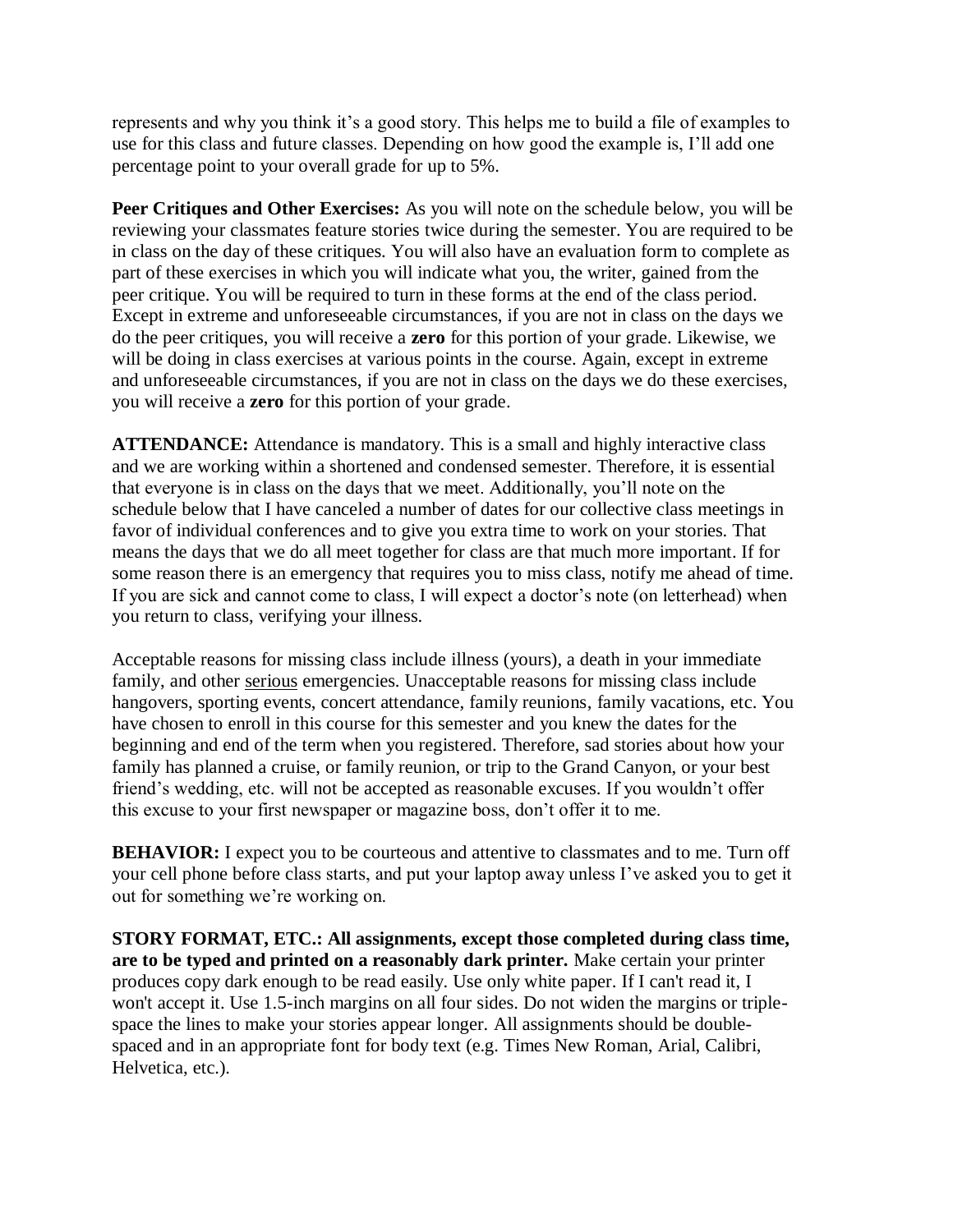In the top left corner of the first page of your story, include your name, the email address you check most often, phone number and the date the story was due. Skip three lines, then center the story title.

## *FIRST DRAFTS***: ALWAYS BRING TWO COPIES OF THE FIRST DRAFTS OF YOUR STORIES ON THE DAY THEY ARE DUE. YOU WILL HAND IN ONE COPY TO ME, AND ONE COPY WILL BE USED FOR YOUR PEER CRITIQUE.**

*FINAL DRAFTS***: WHEN YOU TURN IN THE FINAL DRAFTS OF YOUR STORIES, YOU MUST STAPLE YOUR OUTLINE AND YOUR FIRST DRAFT TO THE FINAL COPY YOU HAND IN. IF YOU DO NOT TURN IN YOUR GRADED FIRST DRAFT, YOUR OUTLINE, AND YOUR FINAL DRAFT AT THE SAME TIME, I WILL NOT GRADE YOUR ASSIGNMENT.**